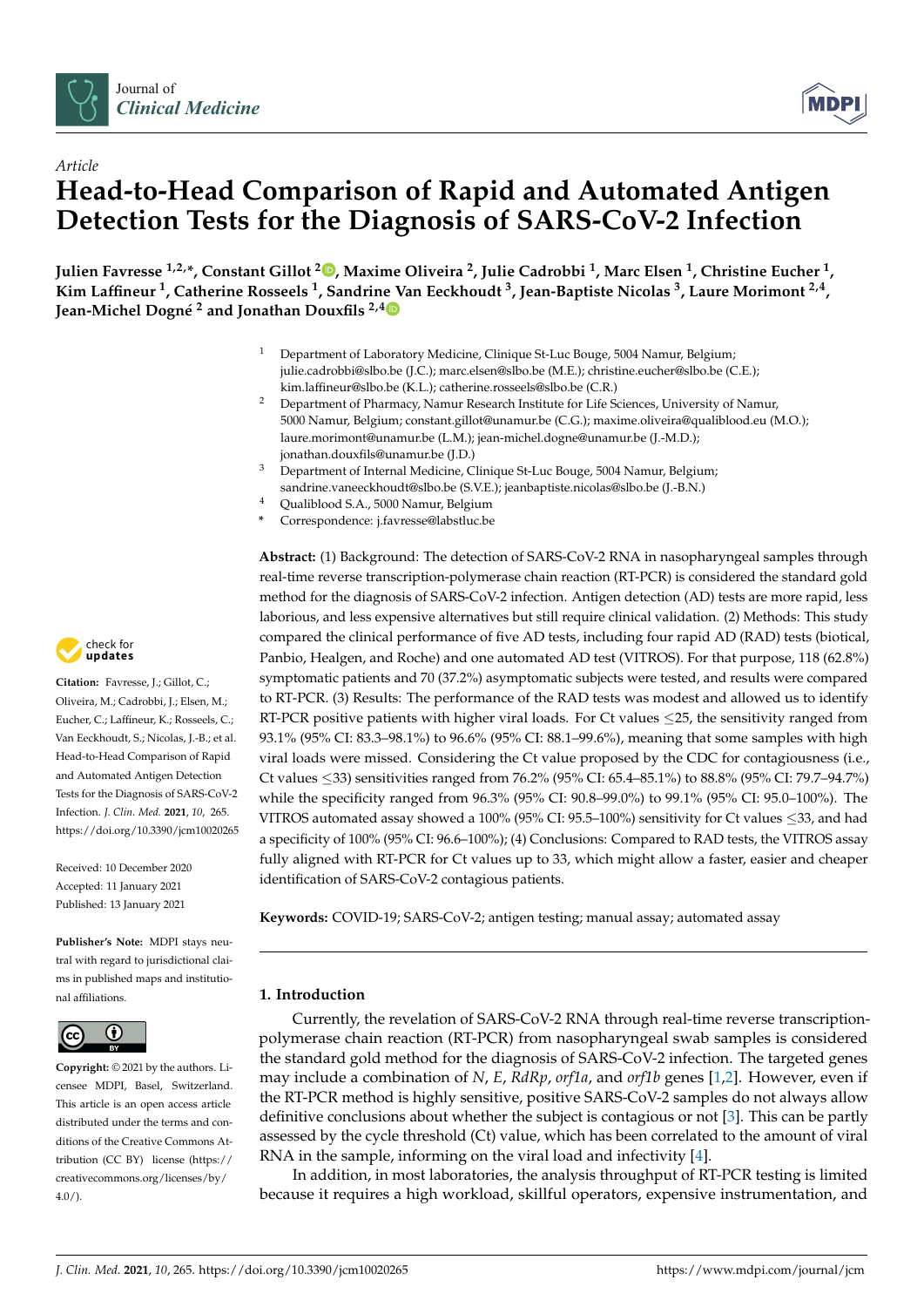crucial biosafety measures [\[5,](#page-8-1)[6\]](#page-8-2). In contrast, antigen detection (AD) tests are more rapid, less laborious, less expensive, and require only a comparatively short training period. Currently, there are approximately 100 different AD tests on the market [\[7\]](#page-8-3). Head-to-head comparisons of AD test performance for SARS-CoV-2 detection are scarce. The majority of the studies only included few patients, precluding a wide characterization of the "reallife" performance of these devices [\[3,](#page-7-2)[8–](#page-8-4)[23\]](#page-8-5). Recently, a Cochrane study found an average sensitivity of only 56.2% (95% confidence interval (CI): 29.5–79.8%) for rapid AD (RAD) tests [\[11\]](#page-8-6). Independent reporting of automated AD test performance remains limited [\[18\]](#page-8-7).

This study aimed to compare the clinical performance of 4 RAD tests ((i) the Biotical SARS-CoV-2 Ag card, (ii) the Panbio™ COVID-19 Ag Rapid Test Device, (iii) the Coronavirus Ag Rapid Test Cassette, and (iv) the Roche SARS-CoV-2 Rapid Antigen Test)) and one automated AD test (VITROS Immunodiagnostic Products SARS-CoV-2 Antigen test), to the results of the RT-PCR.

### **2. Material and Methods**

### *2.1. Patients and Sample Collection*

This study was conducted from 17 November to 25 November 2020 at the clinical biology laboratory of the Clinique Saint-Luc (Bouge, Namur, Belgium). Nasopharyngeal samples from 188 patients (104 females (median age = 54 years; min-max: 5–97 years) and 84 males (median age: 57 years; min-max: 1–94 years)) who presented at our institution for SARS-CoV-2 testing were included. One hundred and eighteen (62.8%) were symptomatic patients, and 70 (37.2%) were asymptomatic subjects. In symptomatic patients, the median time since symptom onset was three days (interquartile range (IQR): 2–4 days). Information on the days since the onset of symptoms was collected from medical records and was available for all patients. Nasopharyngeal samples were collected using eSwab liquid preservation medium (Copan Italia, Brescia, Italy) or Vacuette Virus Stabilization (Greiner Bio-One, Kremsmünster, Austria) tubes. The same tube was used for both RT-PCR and antigenic assessments. The study protocol was in accordance with the Declaration of Helsinki and was approved by the Medical Ethical Committee of Saint-Luc Bouge (Bouge, Belgium, approval number B0392020000005).

### *2.2. Analytical Procedures*

The 4 RAD tests included were: (i) the Biotical SARS-CoV-2 Ag card (Biotical Health, Madrid, Spain), (ii) the Panbio™ COVID-19 Ag Rapid Test Device (Abbott, Chicago, IL, USA), (iii) the Coronavirus Ag Rapid Test Cassette (Healgen Scientific, Houston, TX, USA) and (iv) the Roche SARS-CoV-2 Rapid Antigen Test (Roche Diagnostics, Basel, Switzerland). Samples identified as positive at both the control line and test line were regarded as SARS-CoV-2 antigen-positive, and samples having only the control line were regarded as SARS-CoV-2 antigen-negative. The automated AD test was the VITROS Immunodiagnostic Products SARS-CoV-2 Antigen test (Ortho Clinical Diagnostics, Raritan, NJ, USA) performed on the VITROS 3600 Immunodiagnostic System (Ortho Clinical Diagnostics). A signal ≥1, as rendered by the analyzer, was considered positive. The target of the 5 AD tests was the nucleocapsid, i.e., the main antigen used in available AD tests on the market [\[7\]](#page-8-3). Table [1](#page-2-0) summarizes the characteristics and procedures of these AD tests. The viral transport media was used instead of the swab provided in the kits in order to allow the assessment of 5 different AD tests on the same sample. The analyses were performed according to the recommendations of the manufacturers.

Two independent operators (CG and MD) interpreted the results of the four RAD tests. In case of disagreement (i.e., in case of low band intensity), a third-blinded operator (JD) interpreted the result to find a consensus result. All operators were blinded to RT-PCR results and clinical data while performing or interpreting AD tests. The results of the four RAD tests were read after the reaction times recommended by the manufacturers; to note: if the manufacturer recommended reading the result between a certain interval of times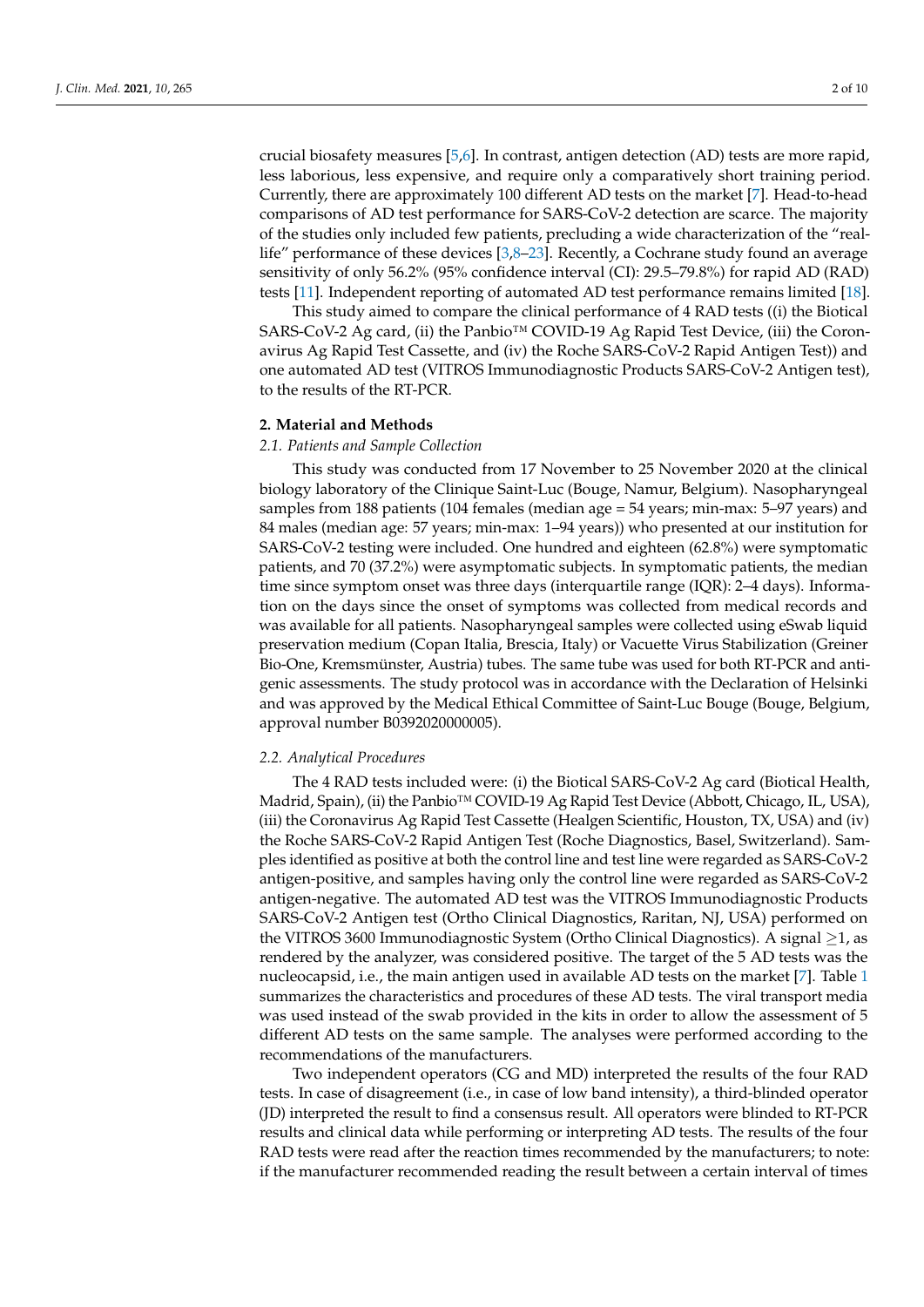(e.g., between 15 and 20 min), two readings were performed at the lowest and highest recommended times.

**Table 1.** Characteristics of antigenic tests used in this study.

<span id="page-2-0"></span>

| <b>Test</b>                                                                 | Manufacturer                  | <b>Process</b> | <b>Target</b> | Technological         | Procedure                                                                                                                                                                     |
|-----------------------------------------------------------------------------|-------------------------------|----------------|---------------|-----------------------|-------------------------------------------------------------------------------------------------------------------------------------------------------------------------------|
| Biotical SARS-CoV-2<br>Ag card                                              | <b>Biotical health</b>        | Manual         | Nucleocapsid  | Immunochromatographic | 50 parts sample: 50 parts buffer;<br>reading at 10 min. Positive if both<br>control and test line are present.<br>Negative if only the control band is<br>present             |
| Panbio™ COVID-19<br>Ag Rapid Test Device                                    | Abbott                        | Manual         | Nucleocapsid  | Immunochromatographic | 46 parts sample: 54 parts buffer;<br>reading between 15 and 20 min.<br>Positive if both control and test line<br>are present. Negative if only the<br>control band is present |
| Coronavirus Ag<br>Rapid Test Cassette                                       | Healgen<br>Scientific         | Manual         | Nucleocapsid  | Immunochromatographic | 50 parts sample: 50 parts buffer;<br>reading between 15 and 20 min.<br>Positive if both control and test line<br>are present. Negative if only the<br>control band is present |
| Roche SARS-CoV-2<br>Rapid Antigen Test                                      | Roche<br>Diagnostics          | Manual         | Nucleocapsid  | Immunochromatographic | 50 parts sample: 50 parts buffer;<br>reading between 15 and 30 min.<br>Positive if both control and test line<br>are present. Negative if only the<br>control band is present |
| <b>VITROS</b><br>Immunodiagnostic<br>Products<br>SARS-CoV-2 Antigen<br>test | Ortho Clinical<br>Diagnostics | Automated      | Nucleocapsid  | Chemiluminescence     | 80 parts sample: 20 parts buffer.<br>Positive if signal $\geq$ 1. Negative if<br>signal <1. Time first result = $48 \text{ min}$ ,<br>$\approx$ 150 samples per hour          |

The RT-PCR for SARS-CoV-2 determination of nasopharyngeal swab samples was performed on a LightCycler® (Roche Diagnostics®, Basel, Switzerland)) 480 Instrument II (Roche Diagnostics®) using the LightMix® (Roche Diagnostics®) Modular SARS-CoV *E*-gene set. Cycle threshold values obtained by RT-PCR were used as a proxy for the viral load. All tests were performed within a maximum of 24 h after specimen collection.

# *2.3. Statistical Analyses*

Descriptive statistics were used to analyze the data. Sensitivity was defined as the proportion of SARS-CoV-2 positive samples by the AD test initially categorized as positive by RT-PCR. Specificity was defined as the proportion of samples identified as negative by the AD test initially categorized as negative by RT-PCR. The sensitivity and specificity analyses were also performed by considering the Ct value determined as contagiousness instead of considering all Ct values as true positive results. Contagiousness was defined as the Ct values at which a viral culture has been reported negative, according to the literature (i.e.,  $\leq$  25,  $\leq$  33, and  $\leq$  35) [\[4,](#page-8-0)[8,](#page-8-4)[24–](#page-8-8)[28\]](#page-8-9). Positive predictive values (PPV), negative predictive values (NPV), and test accuracy at different disease prevalence, i.e., 2, 5, 10, 15, 20, and 25%, were also calculated. A Mann–Whitney test was used to assess differences between groups. A simple linear regression was computed to assess the potential association between antigen signal obtained on the automated platform (i.e., VITROS assay) and RT-PCR results (i.e., Ct values). The coefficients of variation [standard deviation/mean]  $\times$  100 (%)] of the quantitative signals provided by the VITROS automated AD test have been assessed by using three patient samples analyzed 10 times in a row. Data analysis was performed using GraphPad Prism® software (version 9.0.0, California, CA, USA) and MedCalc® software (version 14.8.1, Ostend, Belgium).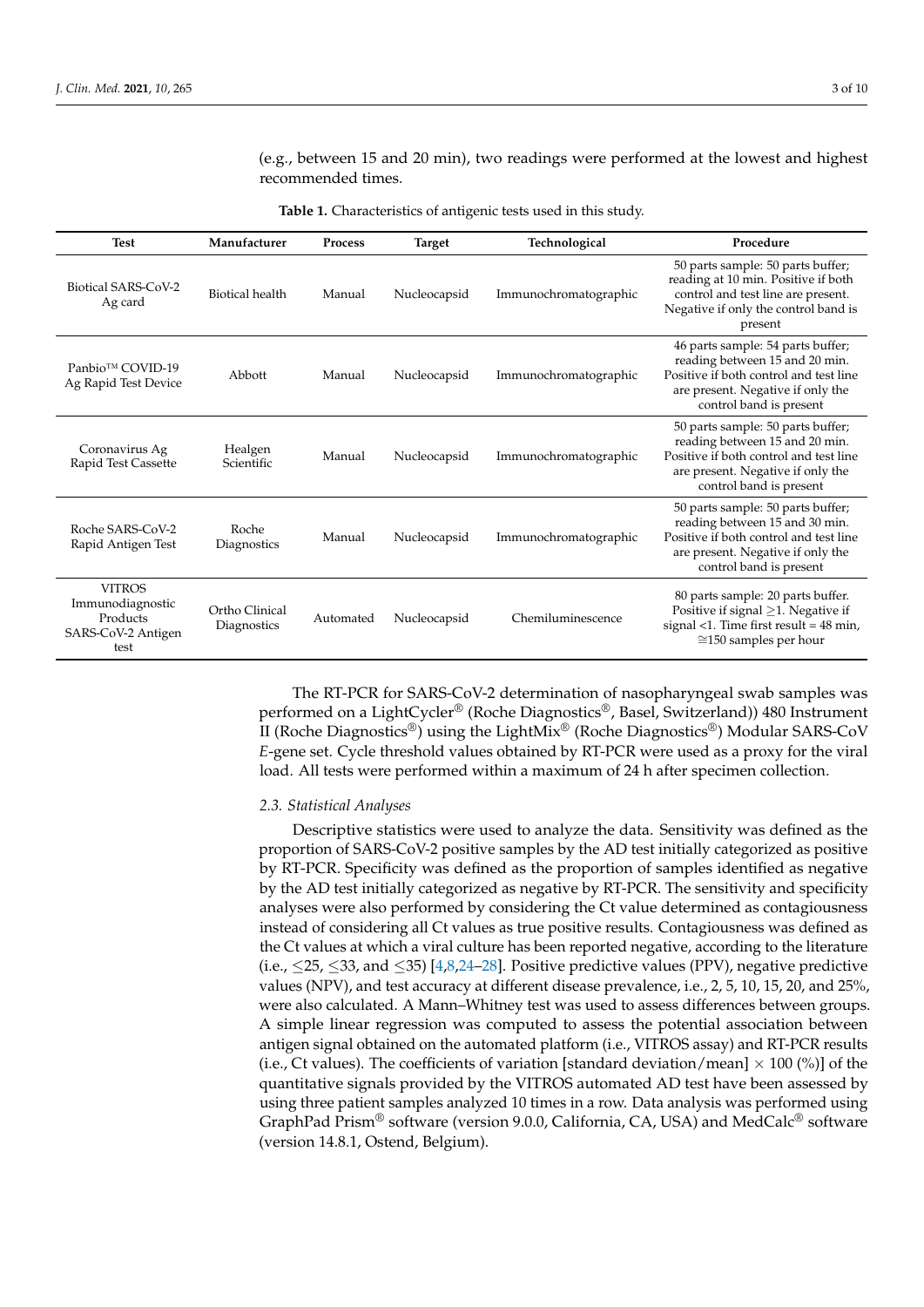# **3. Results** *3.1. Population*

#### *3.1. Population*  $\mathcal{O}_{\text{p}l}(u)$

On the whole population, 96 patients (51.1%) had a positive RT-PCR (median Ct value: 22.3; min–max: 12.6–38.2). Among the symptomatic patients, 76 (64.4%) had positive RT-PCR results (median Ct value: 21.2; min–max: 12.6–38.2). Among the asymptomatic subjects, 20 (28.6%) had positive RT-PCR results (median Ct value: 25.9; min–max: 16.9–37.2). The Ct values were significantly lower in symptomatic patients compared to asymptomatic patients ( $p = 0.01$ , Supplemental Figure S1). In symptomatic patients, the time from symptom onset to sampling did not differ between RT-PCR positive (median: 3 days, IQR: 2–4 days) or negative patients (median: 3 days, IQR: 2–5 days) ( $p = 0.31$ ).

MedCalc® software (version 14.8.1, Ostend, Belgium).

# *3.2. RAD Tests Sensitivity 3.2. RAD Tests Sensitivity*

The RAD tests were mostly effective to identify RT-PCR positive patients with higher The RAD tests were mostly effective to identify RT-PCR positive patients with higher viral loads (i.e., Ct values <25), with a sensitivity of 93.1% for the Biotical and the Panbio viral loads (i.e., Ct values <25), with a sensitivity of 93.1% for the Biotical and the Panbio assays and of 96.6% for the Healgen and Roche assays at this threshold for positivity disary's and or 90.0% for the Freatgen and Roene assays at this arteshold for positivity (Figure [1](#page-3-0) and Supplementary Table S1). The Biotical, the Panbio, the Healgen, and the A regard 1 and supplementary taste 31). The Brotear, the Fanbro, the Freagen, and the RAD tests missed 4 (including one asymptomatic patient with a Ct value of 23.4), 4, noche Ta [1](#page-3-0)D tests missed T (increasing one asymptomatic patient with a ct value of 25.1), 1,<br>2, and 2 patients with Ct values ≤25, respectively (Figure 1 and Supplementary Table S1).  $\frac{2}{100}$  and  $\frac{2}{100}$  patterns with St values  $\frac{2}{100}$ ,  $\frac{2}{100}$  respectively (rigard 1 and supprendicting) ratio  $\frac{2}{10}$ . reading at 20 min) to [1](#page-3-0)3 (68.4%, Biotical assay) RT-PCR positive patients (Figure 1 and Table 2). Table [2\)](#page-4-0). Three asymptomatic subjects (i.e., Ct values of 25.5, 26.3, and 29.3) were not detected by any of the RAD tests. Discrepancies were observed between the different detected by any of the RAD tests. reading times. One Panbio result was positive after reading at  $15 \text{ min (Ct value} = 28.7)$  but turned negative at 20 min. On the other hand, one Panbio result was negative after reading at 15 min (Ct value = 26.4) but turned positive after 20 min. Some discordances were also noted with the Healgen assay. Five negative results at 15 min turned positive at 20 min. No discordance was observed with the Roche assay. For RT-PCR results with a Ct value >30, the number of RT-PCR positive patients detected was even lower (Table [2\)](#page-4-0). number of RT-PCR positive patients detected was even lower (Table 2). assays and  $\frac{1}{2}$  for  $\frac{1}{2}$  for the Healgen and Roche assays at the Healgen and Roche associated for positivity (Fig. 1).

<span id="page-3-0"></span>

**Figure 1.** Graphical representation of positive and negative antigen results according to RT-PCR Ct values. A significant difference in the Ct value is observed between the positive and negative tests for each antigen method. Importantly, only the automated antigen shows no overlap between Ct values obtained for positive and negative samples. Samples from asymptomatic subjects are highlighted in red.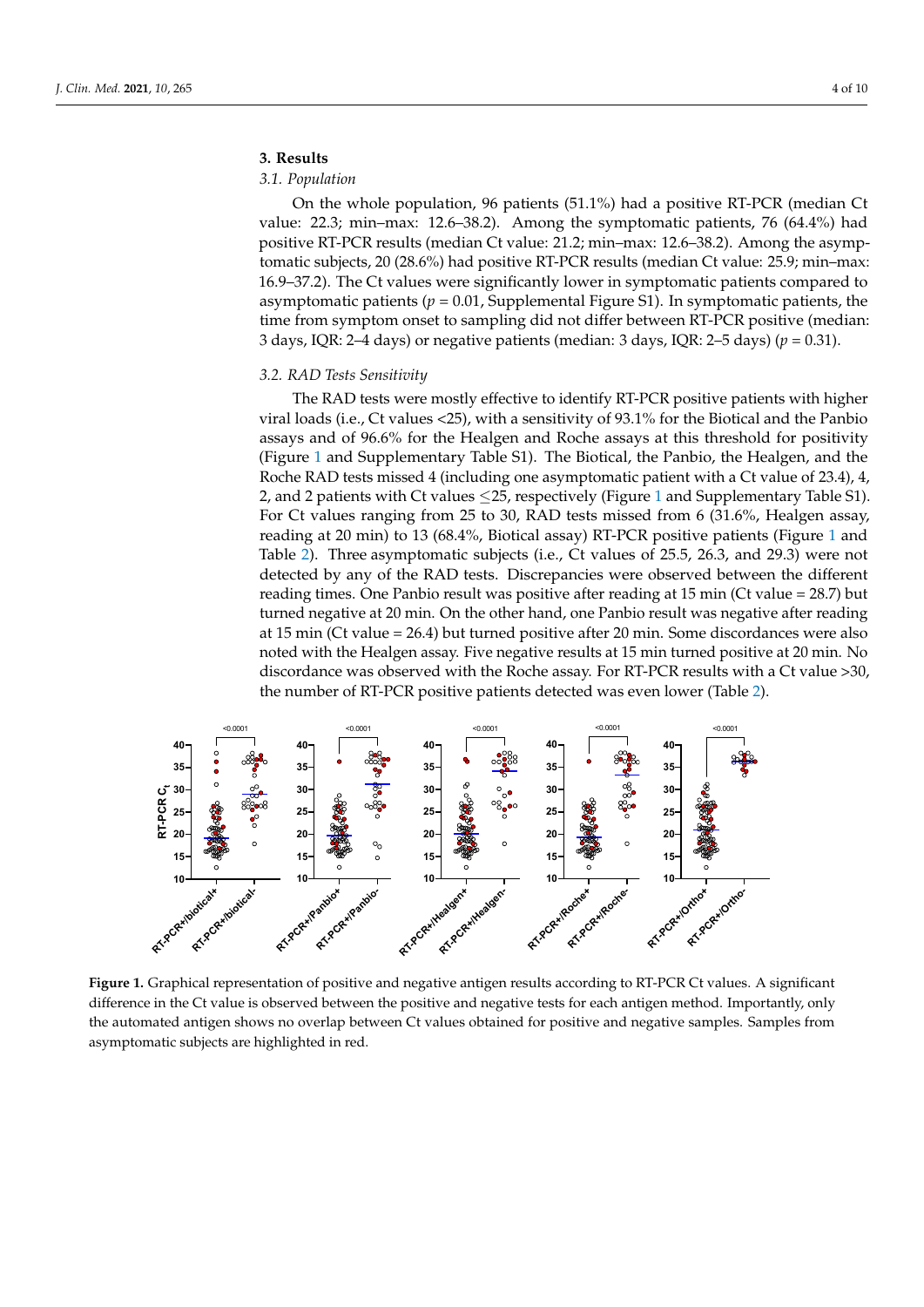| Sensitivity                                                   | <b>No. of Positive Patients</b> |                                       |                                   |                                 |                                    |                                    |                                 |                                   |                                 |  |  |
|---------------------------------------------------------------|---------------------------------|---------------------------------------|-----------------------------------|---------------------------------|------------------------------------|------------------------------------|---------------------------------|-----------------------------------|---------------------------------|--|--|
| <b>Ct Range</b>                                               | $\boldsymbol{n}$                | <b>Biotical</b><br>$(10 \text{ min})$ | Panbio<br>$(15 \text{ min})$      | Panbio<br>$(20 \text{ min})$    | Healgen<br>$(15 \text{ min})$      | Healgen<br>$(20 \text{ min})$      | Roche<br>$(15 \text{ min})$     | Roche<br>$(30 \text{ min})$       | Ortho                           |  |  |
| <15                                                           | 2                               | $2(100\%)$                            | $1(50.0\%)$                       | $1(50.0\%)$                     | $2(100\%)$                         | $2(100\%)$                         | $2(100\%)$                      | $2(100\%)$                        | $2(100\%)$                      |  |  |
| $>15-20$                                                      | 34                              | 33 (97.1%)                            | 32 (94.1%)                        | 32 (94.1%)                      | 33 (97.1%)                         | 33 (97.1%)                         | 33 (97.1%)                      | 33 (97.1%)                        | 34 (100%)                       |  |  |
| $>20-25$                                                      | 22                              | $19(86.4\%)$                          | 21 (95.5%)                        | 21 (95.5%)                      | 21 (95.5%)                         | $21(95.5\%)$                       | 21 (95.5%)                      | $21(95.5\%)$                      | $22(100\%)$                     |  |  |
| $>25-30$                                                      | 19                              | $6(31.6\%)$                           | $10(52.6\%)$                      | $10(52.6\%)$                    | $11(57.9\%)$                       | 13 (68.4%)                         | $10(52.6\%)$                    | $10(52.6\%)$                      | 19 (100%)                       |  |  |
| $>30-33$                                                      | 3                               | $1(33.3\%)$                           | $0(0.0\%)$                        | $0(0.0\%)$                      | $2(66.7\%)$                        | $2(66.7\%)$                        | $0(0.0\%)$                      | $0(0.0\%)$                        | $3(100\%)$                      |  |  |
| Total $<$ 33 $+$                                              | 80                              | $61 (76.2\%)$                         | 64 (80.0%)                        | 64 (80.0%)                      | 69 (86.3%)                         | 71 (88.8%)                         | 66 (82.5%)                      | 66 (82.5%)                        | 80 (100%)                       |  |  |
| [95% CI]                                                      |                                 | $[65.4 - 85.1\%]$                     | $[69.6 - 88.1\%]$                 | $[69.6 - 88.1\%]$               | [76.7–92.9%]                       | [79.7–94.7%]                       | [72.4–90.1%]                    | [72.4–90.1%]                      | $[95.5 - 100\%]$                |  |  |
| >33                                                           | 16                              | $3(18.8\%)$                           | $1(6.3\%)$                        | $1(6.3\%)$                      | $1(6.3\%)$                         | $3(18.8\%)$                        | $1(6.3\%)$                      | $1(6.3\%)$                        | $0(0.0\%)$                      |  |  |
| Total $(n, %)$                                                | 96                              | $64(66.7\%)$                          | 65(67.7%)                         | 65(67.7%)                       | 70 (72.9%)                         | 74 (77.1%)                         | $67(69.8\%)$                    | $67(69.8\%)$                      | 80 (83.3%)                      |  |  |
| [95% CI]                                                      |                                 | $[56.3 - 76.0\%]$                     | [57.4–76.9%]                      | [57.4–76.9%]                    | $[62.9 - 81.5\%]$                  | $[67.4 - 85.1\%]$                  | [59.6–78.8%]                    | [59.6–78.8%]                      | [74.4–90.2%]                    |  |  |
| Specificity                                                   |                                 | No. of Negative Patients              |                                   |                                 |                                    |                                    |                                 |                                   |                                 |  |  |
| Neg.<br>$RT-PCR$ <sup><math>\ddagger</math></sup><br>[95% CI] | 108                             | $104(96.3\%)$<br>$[90.8 - 99.0\%]$    | $107(99.1\%)$<br>$[95.0 - 100\%]$ | 107 (99.1%)<br>$[95.0 - 100\%]$ | $105(97.2\%)$<br>$[92.1 - 99.4\%]$ | $102(94.4\%)$<br>$[88.3 - 97.9\%]$ | 107 (99.1%)<br>$[95.0 - 100\%]$ | $107(99.1\%)$<br>$[95.0 - 100\%]$ | 108 (100%)<br>$[96.6 - 100\%]$  |  |  |
| Neg.<br>RT-PCR<br>[95% CI]                                    | 92                              | $91 (98.9\%)$<br>$[94.1 - 99.9\%]$    | $92(100\%)$<br>$[96.1 - 100\%]$   | $92(100\%)$<br>$[96.1 - 100\%]$ | $90(97.8\%)$<br>$[92.4 - 99.7\%]$  | 89 (96.7%)<br>[90.8–99.3%]         | $92(100\%)$<br>$[96.1 - 100\%]$ | $92(100\%)$<br>$[96.1 - 100\%]$   | $92(100\%)$<br>$[96.1 - 100\%]$ |  |  |

<span id="page-4-0"></span>**Table 2.** Sensitivity and specificity of RAD and automated antigen tests across different ranges of RT-PCR Ct values. Results in grey provide results of all RT-PCR values, including those with a Ct value >33 (min–max range: 12.6–38.2) for sensitivity and specificity.

<sup>†</sup> The cut-off of 33 for the number of Ct has been chosen according to the Common Investigation Protocol for Investigating Suspected SARS-CoV-2 Reinfection of the Centers for Disease Control; ‡ Ct > 33 have been considered negative according to the Common Investigation Protocol for Investigating Suspected SARS-CoV-2 Reinfection of the Centers for Disease Control and Prevention.

#### *3.3. Ortho Sensitivity*

The VITROS automated AG test showed a sensitivity of 100% for Ct values  $\leq$ 33 (Table [2\)](#page-4-0). Considering a Ct value of 35, the sensitivity slightly decreased to 96.4% (95%CI: 89.8–99.3%) (Supplemental Table S2). Additionally, an excellent correlation between the antigen signal obtained on the VITROS automated assay and Ct values was observed  $(R^2 = 0.94; p < 0.0001)$ . The precision of the assay was excellent with within-run CVs of 2.3%, 1.8%, and 3.1% at Ct values of 20.7, 23.4, and 30.9, respectively.

### *3.4. Antigen Detection Tests Specificity*

The specificities for the Biotical, the Panbio, the Healgen, and the Roche RAD were 98.9%, 100%, 97.8%, and 100% when results were read after 10–15 min (depending on the test) in samples rendered negative by the RT-PCR. Due to the discrepancies in some samples between the different reading times, it decreased to 96.8% for the Healgen at 20 min. When considering a Ct value of 33 as a surrogate of SARS-COV-2 contagiousness, specificities decreased for all RAD tests (Table [2\)](#page-4-0). For the VITROS automated assay, none of the negative RT-PCR samples had a result above the cut-off signal of 1, meaning that the specificity reached 100%. Results were the same when considering a Ct value of 33 as the threshold for negativity.

# *3.5. Negative Predictive Value, Positive Predictive Value, and Accuracy*

For the RAD tests, simulations showed that, at low disease prevalence, e.g., 2%, the PPV was low (from 24.6% to 64.5%) while the NPV was high (from 99.5% to 99.8%). At high disease prevalence, e.g., 25%, the PPV increased to 84.2 to 96.7% while the NPV decreased to 92.4 to 96.2%. The automated AD test, with its sensitivity and specificity of 100% at the cut-off Ct of 33, showed a PPV and NPV, and an accuracy of 100% (95% CI: 98.1% to 100%), respectively (Supplemental Table S3).

### **4. Discussion**

This study compared and analyzed the clinical performance of 5 AD tests, including the automated assay from Ortho Clinical Diagnostics. The RAD tests were most effective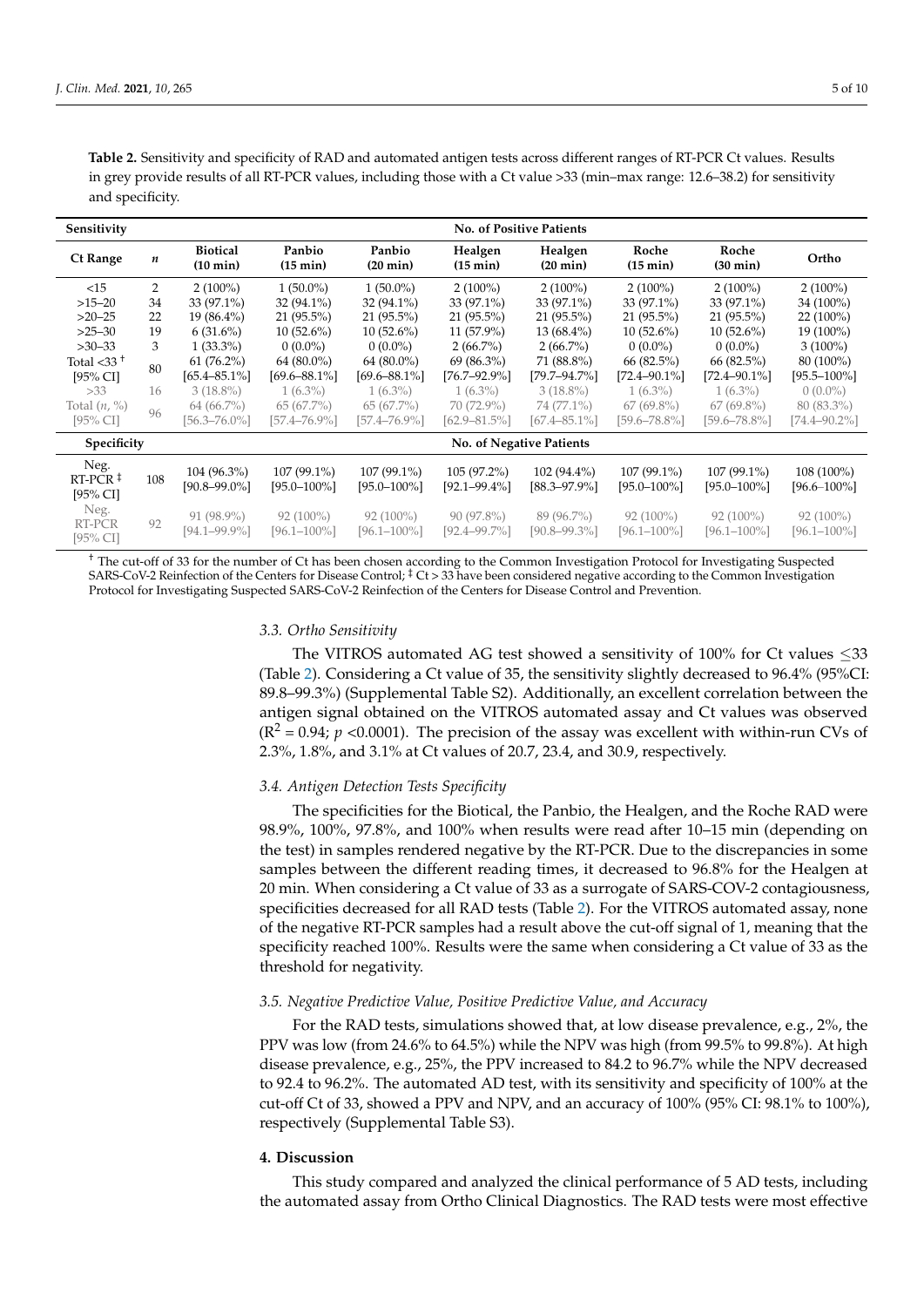to identify RT-PCR positive symptomatic patients or asymptomatic subjects with higher viral loads (i.e., Ct values  $\leq$ 25). The sensitivity of these RAD tests for samples with a Ct values ≤25 was 93.1% for the Biotical and the Panbio assays, while it was 96.6% for the Healgen and the Roche assays. Only the Biotical assay missed an asymptomatic patient with a Ct value of 23.4. For Ct values comprised between 25 and 30, all RAD tests were not able to detect three asymptomatic subjects with Ct values of 25.5, 26.3, and 29.3, respectively. Sensitivities decreased proportionally with higher Ct values. The best sensitivity was observed with the Healgen assay (i.e.,  $88.8\%$  for samples with Ct values  $\leq$ 33). The VITROS automated assay outclassed all RAD tests with a sensitivity and a specificity of 100% for Ct values up to 33 (Table [2\)](#page-4-0). The fact that the VITROS assay presented better performance compared to RAD tests is certainly related to an increased limit of quantification made possible by the chemiluminescent technology used.

In the literature, we identified at least four studies that evaluated the Panbio COVID-19 Ag rapid test [\[8](#page-8-4)[,12](#page-8-10)[,14](#page-8-11)[,17](#page-8-12)[,22\]](#page-8-13). In a population of 341 patients, Fenollar et al. found a specificity of 94.9% and a good sensitivity but only for samples with Ct values <25 (i.e., 94.2 to 100%) [\[12\]](#page-8-10). In a smaller cohort of 51 RT-PCR positive patients, Lanser et al. found a sensitivity of 85.8% in Ct values <25 [\[3\]](#page-7-2). Albert et al. confirmed a high specificity (i.e., 100%) with an overall sensitivity of 79.6% in a population of 54 RT-PCR positive patients. For Ct values <25, the sensitivity increased above 95% [\[8\]](#page-8-4). The same conclusion was found by Mak et al., using only 35 specimens [\[17\]](#page-8-12). The lower sensitivity observed with higher Ct values is in line with our evaluation (Table [2\)](#page-4-0). Krüttgen et al. evaluated the Roche SARS-CoV-2 Rapid Antigen Test on a population of 75 patients with a positive RT-PCR and 75 with a negative RT-PCR and found a specificity of 96% and a 100% specificity in samples with Ct values lower than 25 [\[13\]](#page-8-14). Using the same assay, Salvagno et al. found a sensitivity ranging from 97 to 100% for specimens with Ct values <25, but lower sensitivities for higher Ct values (i.e., 50–81% for Ct values of 25 to <30) [\[23\]](#page-8-5). These results are also consistent with the data obtained in this study. Of note, this study is the first to evaluate the Biotical and Healgen RAD tests.

Our study is also the first to evaluate the new automated AD test provided by Ortho Clinical Diagnostics. Compared to RAD tests, the sensitivity of the test was 100% for Ct values up to 33, and the specificity of the test was 100% (Table [2\)](#page-4-0). The assay only missed three patient samples for Ct values up to 35 (i.e., at Ct values of 33.2, 34.1, and 34.5) (Supplemental Table S2). Interestingly, we observed an excellent correlation between the antigen signal and Ct values obtained by RT-PCR (Figure [2\)](#page-6-0). Hirotsu et al. evaluated another automated AG test, namely the LUMIPULSE SARS-CoV-2 Ag kit (Fujirebio, Tokyo, Japan), performed on a LUMIPULSE G600II chemiluminescent assay [\[29\]](#page-9-0). Out of 58 RT-PCR positive patients, 26 (44.8%) were negative on the LUMIPULSE. The specificity of the test ranged from 97.3% to 99.6% [\[29,](#page-9-0)[30\]](#page-9-1). They also observed a weaker correlation with viral load (i.e.,  $R^2 = 0.77$ ) compared to our evaluation with the VITROS automated assay (i.e.,  $R^2$  = 0.94), which in our hands, showed excellent clinical performance.

In the scientific literature, there is an ongoing debate regarding the Ct value corresponding to the threshold of infectivity (i.e., patient considered as contagious) [\[26\]](#page-8-15). Bullard et al. showed that SARS-CoV-2 Vero cell infectivity was only observed for RT-PCR Ct value <24 in samples obtained less than eight days since symptom onset [\[4\]](#page-8-0). Albert et al. also found that SARS-CoV-2 could not be cultured from positive RT-PCR samples with Ct value >25. The same observation was made for samples positive using RT-PCR but negative using the Panbio RAD test (*n* = 11) [\[8\]](#page-8-4). However, in a larger cohort, Singanayagam et al. reported that a Ct value of 25 was still correlated to 80% of positive cultures and that only 8% of samples had a positive culture for Ct value >35 [\[28\]](#page-8-9). Jaafar et al. also showed that up to 70% of cultures were positive for a Ct value of 25, and only 3% of cultures were positive for a Ct value >35 [\[25\]](#page-8-16). La Scola et al. found that patients with Ct value >33–34 are not contagious because of the low number of positive cultures [\[27\]](#page-8-17). This is consistent with the Centers for Disease Control and Prevention (CDC) recommendations, which propose a Ct value of 33 as a surrogate of contagiousness [\[24\]](#page-8-8). Based on these studies and on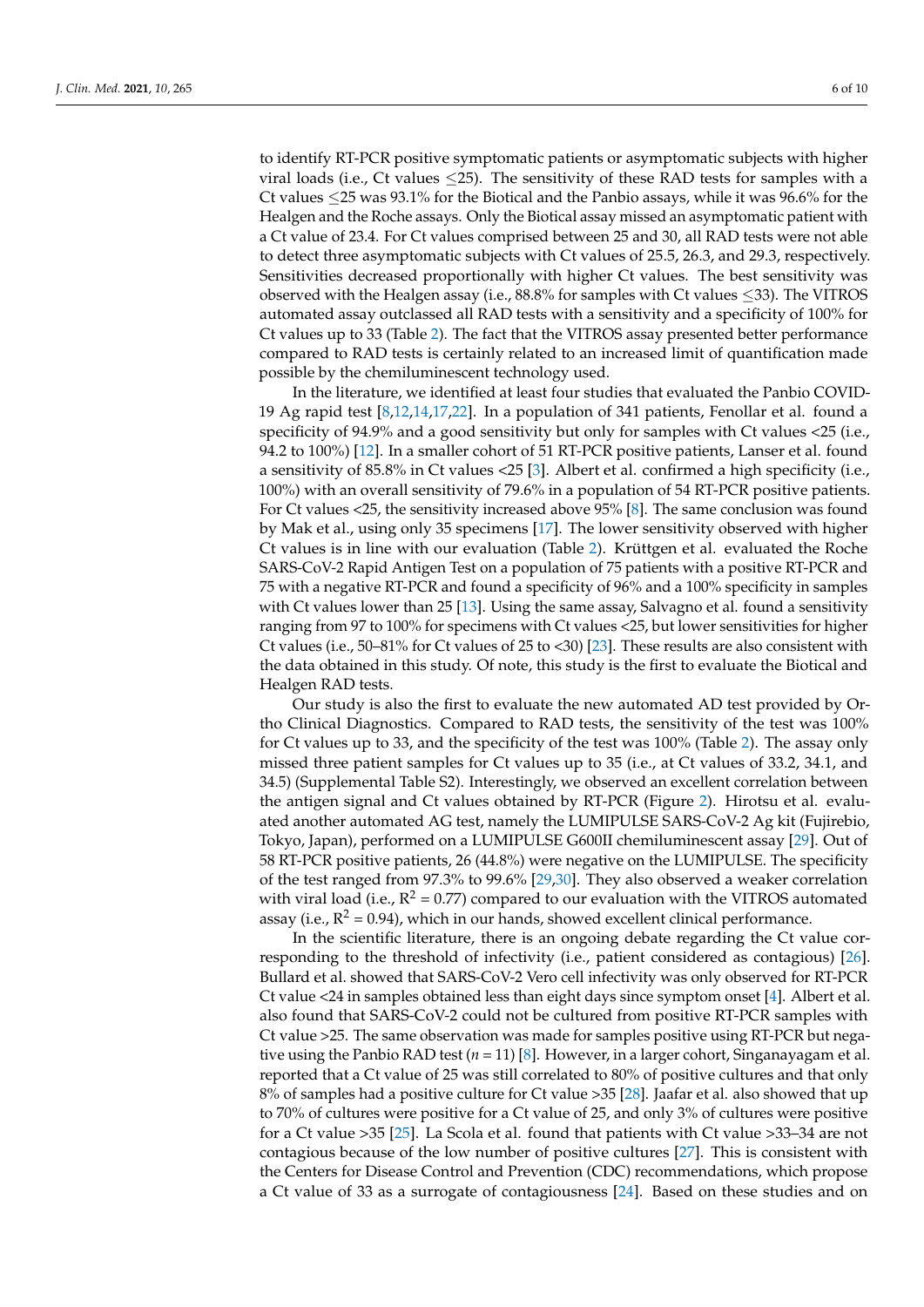<span id="page-6-0"></span>

CDC recommendations, we calculate the performance of the five AG tests at the different proposed cut-offs for contagiousness (Table [2,](#page-4-0) Supplemental Tables S1–S3).

Figure 2. <u>Country 2. **Example 2.** Country of Ct values of Ct values of antigens of antigens of antigens of antigens of antigens (continued by  $\frac{1}{2}$ ) of antigens of antigens of antigens of antigens of antigens of antig</u> transformed S/C results) obtained on the VITROS assay. Samples from asymptomatic subjects are transformed S/C results) obtained on the VITROS assay. Samples from asymptomatic subjects are highlighted in red. highlighted in red. Figure 2. Linear regression of Ct values obtained by RT-PCR versus the amount of antigen (log<sub>10</sub>)

tion, and the limited technical skill/infrastructure requirements. Moreover, the use of RAD tests in mass screening programs could decrease the burden on laboratories that have been overwhelmed during the last COVID-19 pandemics [\[9\]](#page-8-18). Nevertheless, it is important to keep in mind that even with a high viral load (i.e., Ct values <25), a RAD test can result in false-negative estimates in both symptomatic patients and asymptomatic subjects [\[12,](#page-8-10)[13](#page-8-14)[,17](#page-8-12)[,20](#page-8-19)-23]. Mass community screening would, therefore, require the use of but negative using the Panabio Rad test (*n* = 11) a larger contract (*n* = 11) a larger contract (*n* = 11) a larger contract (*n* = 11) a larger contract (*n* = 11) a larger contract (*n* = 11) a larger contract (*n* = 1 The main advantages of RAD tests are their rapidity, and their ease of interpreta-

The performance of the VITROS automated assay outclassed the ones of RAD tests. Based on the categorization proposed by Kost and considering a Ct value of 33 [31], the VITROS automated assay can be placed in the "Tier 3" category, meaning that the assay has high sensitivity and specificity (i.e., 100%), leading to high NPV and PPV whatever the prevalence of the disease (Supplemental Table S3).

In most laboratories using RT-PCR for diagnosis, the VITROS automated assay could be used as a routine high-throughput test in a clinical setting with an approximative cadence of 150 samples per hour. More importantly, according to the CDC cut-off, the VITROS automated assay may replace the RT-PCR for the detection of positive cases thanks to its excellent performance at the Ct value of 33. However, compared to RAD tests that can be used in any facility, an automated test obviously requires specialized equipment.

These analytical and clinical performance have to be interpreted together with the prevalence of the disease. While some studies have discussed the importance of the disease prevalence for serological testing  $[31]$ , few have discussed the importance of the disease prevalence in the performance of AD tests. Simulations showed that, at low disease prevalence, e.g., 2%, the PPV was low (24.6% to 64.5%) while the NPV was high (99.5% to 99.8%). At high disease prevalence, e.g., 25%, the PPV increased from 84.2% to 96.7% while the NPV decreased from 92.4% to 96.2%. Consequently, RAD tests are not appropriate for mass community screening since they will lead to a high rate of false-positive and negative results. On the opposite, the VITROS assay showed remarkable performance with PPV and NPV of  $100\%$  both.

While this study confirms that RAD tests have limited performance and should only be used in facilities where access to RT-PCR or automated AD is not possible within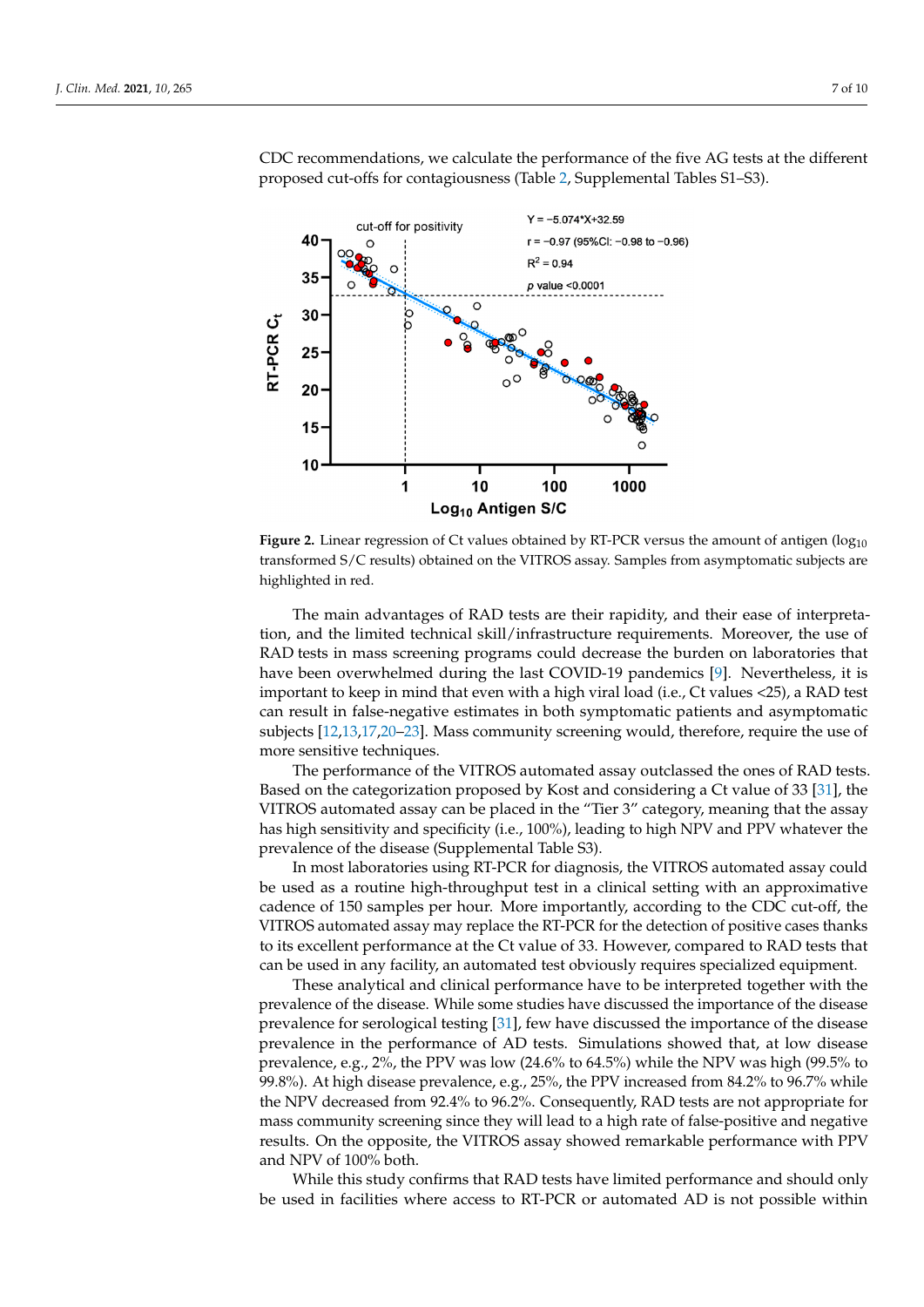an appropriate timeframe, further studies are needed to confirm our data on a larger population. In addition, a global consensus is also needed to define the Ct value that could be used as a surrogate of infectivity and contagiousness [\[2\]](#page-7-1).

### **5. Conclusions**

The RAD tests showed an acceptable sensitivity only for samples with Ct values corresponding to higher viral loads (i.e., <25). However, even with such high viral loads, some samples were miscategorized both from symptomatic patients and asymptomatic subjects. For Ct values between 25 and 30, only the VITROS automated assay showed a sufficient sensitivity. If considering a Ct value of 33 as a surrogate of contagiousness, the VITROS automated test performed the best (100% sensitivity) while RAD tests reported insufficient sensitivity. The highest specificity was also observed using the VITROS automated assay (i.e., 100%), which could be proposed as a first-line testing method for the detection of potential contagious cases.

**Supplementary Materials:** The following are available online at [https://www.mdpi.com/2077-0](https://www.mdpi.com/2077-0383/10/2/265/s1) [383/10/2/265/s1,](https://www.mdpi.com/2077-0383/10/2/265/s1) Table S1: Sensitivity and specificity of RAD and automated antigen tests across different range of RT-PCR Ct values. Results in grey provide results of all RT-PCR values including those with a Ct value >25 (min–max range: 12.6–38.2), Table S2: Sensitivity and specificity of RAD and automated antigen tests across different range of RT-PCR Ct values. Results in grey provide results of all RT-PCR values including those with a Ct value >35 (min–max range: 12.6–38.2), Table S3: Positive predictive values (PPV), negative predictive values (NPV) and accuracies were simulated at different disease prevalence to estimate the performance of the antigenic tests in « real-life » conditions. Ct value >33 was not considered a true positive case. \*As the sensitivity and the specificity were 100% both, no confidence intervals have been calculated for the PPV and the NPV.

**Author Contributions:** Conceptualization, J.F. and J.D.; Data curation, J.F.; Formal analysis, J.F. and J.D.; Investigation, J.F. and J.D.; Methodology, J.F., C.G., M.O., C.E., L.M. and J.D.; Resources, J.F. and J.D.; Software, J.F.; Supervision, J.F. and J.D.; Visualization, J.F.; Writing—original draft, J.F.; Writing—review & editing, C.G., M.O., J.C., M.E., C.E., K.L., C.R., S.V.E., J.-B.N., L.M., J.-M.D. and J.D. All authors have read and agreed to the published version of the manuscript.

**Funding:** This research received no external funding.

**Institutional Review Board Statement:** The study was conducted according to the guidelines of the Declaration of Helsinki, and approved by the Medical Ethical Committee of Saint-Luc Bouge (protocol code B0392020000005, 15 April 2020).

**Informed Consent Statement:** Informed consent was obtained from all subjects involved in the study.

**Data Availability Statement:** The data presented in this study are available on request from the corresponding author. The data are not publicly available due to ethical issue.

**Acknowledgments:** We would like to thank Romain Siriez for his technical help.

**Conflicts of Interest:** Among the authors, J.D. is CEO and founder of QUALIblood s.a., a contract research organization manufacturing the DP-Filter, is co-inventor of the DP-Filter (patent application number: PCT/ET2019/052903) and reports personal fees from Daiichi-Sankyo, Gedeon Richter, Mithra Pharmaceuticals, Stago, Roche and Roche Diagnostics outside the submitted work. The other authors have no conflict of interest to disclose.

# **References**

- <span id="page-7-0"></span>1. Vashist, S.K. In Vitro Diagnostic Assays for COVID-19: Recent Advances and Emerging Trends. *Diagnostics* **2020**, *10*, 202. [\[CrossRef\]](http://doi.org/10.3390/diagnostics10040202) [\[PubMed\]](http://www.ncbi.nlm.nih.gov/pubmed/32260471)
- <span id="page-7-1"></span>2. Buchta, C.; Görzer, I.; Chiba, P.; Camp, J.V.; Holzmann, H.; Puchhammer-Stöckl, E.; Mayerhofer, M.; Muller, M.M.; Aberle, S.W. Variability of cycle threshold values in an external quality assessment scheme for detection of the SARS-CoV-2 virus genome by RT-PCR. *Clin. Chem. Lab. Med. (CCLM)* **2020**. [\[CrossRef\]](http://doi.org/10.1515/cclm-2020-1602)
- <span id="page-7-2"></span>3. Lanser, L.; Bellmann-Weiler, R.; Ottl, K.W.; Huber, L.; Griesmacher, A.; Theurl, I.; Weiss, G. Evaluating the clinical utility and sensitivity of SARS-CoV-2 antigen testing in relation to RT-PCR Ct values. *Infection* **2020**. [\[CrossRef\]](http://doi.org/10.1007/s15010-020-01542-0) [\[PubMed\]](http://www.ncbi.nlm.nih.gov/pubmed/33185807)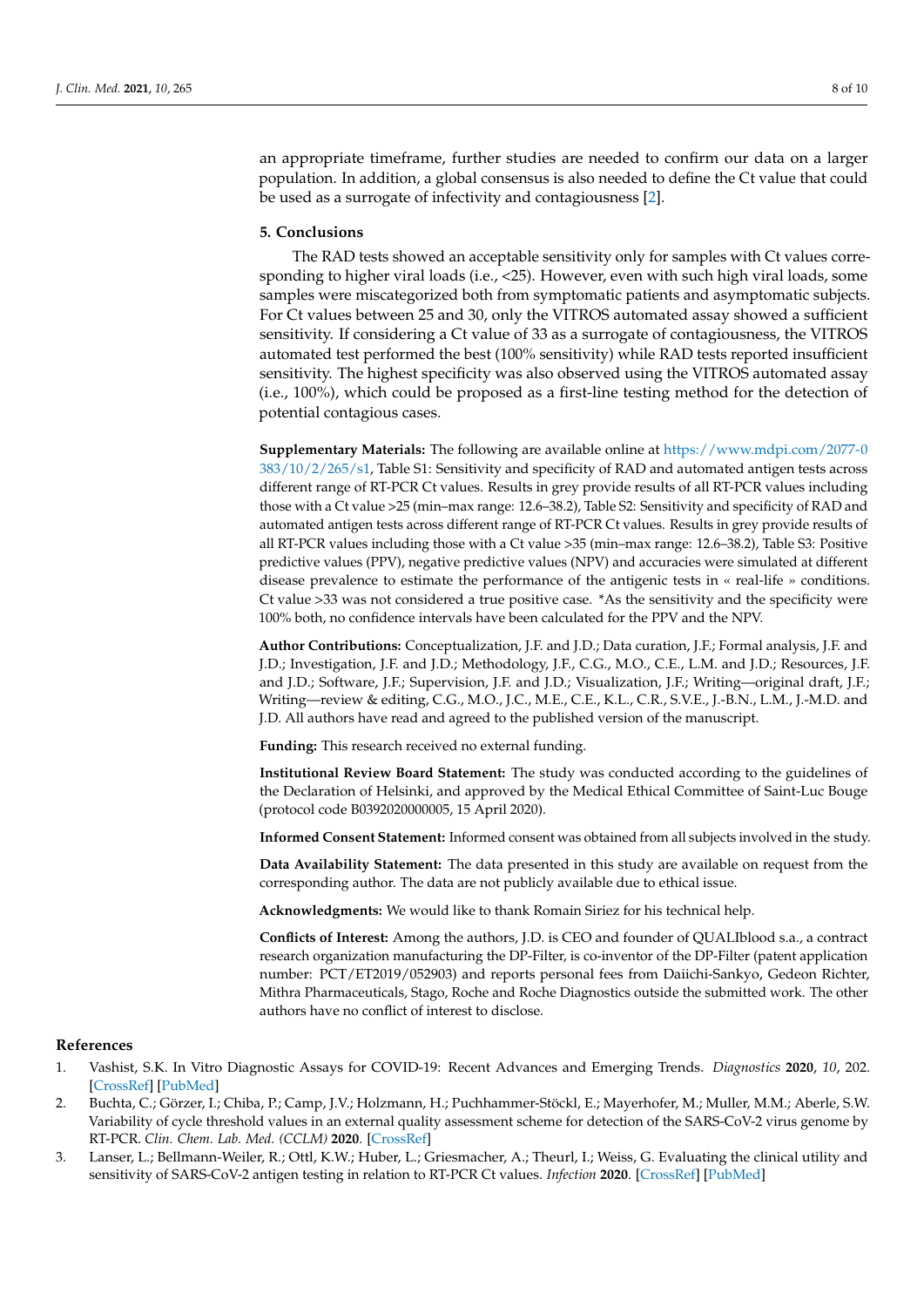- <span id="page-8-0"></span>4. Bullard, J.; Dust, K.; Funk, D.; Strong, J.E.; Alexander, D.; Garnett, L.; Boodman, C.; Bello, A.; Hedley, A.; Schiffman, Z.; et al. Predicting infectious SARS-CoV-2 from diagnostic samples. *Clin. Infect. Dis.* **2020**. [\[CrossRef\]](http://doi.org/10.1093/cid/ciaa638)
- <span id="page-8-1"></span>5. Bohn, M.K.; Loh, T.P.; Wang, C.B.; Mueller, R.; Koch, D.; Sethi, S.; Rawlinson, W.D.; Clementi, M.; Erasmus, R.; Lepotier, M.; et al. IFCC interim guidelines on serological testing of antibodies against SARS-CoV-2. *Clin. Chem. Lab. Med.* **2020**, *58*, 2001–2008. [\[CrossRef\]](http://doi.org/10.1515/cclm-2020-1413) [\[PubMed\]](http://www.ncbi.nlm.nih.gov/pubmed/33027043)
- <span id="page-8-2"></span>6. Centers for Disease Control. Interim Guidelines for Covid-Antibody Testing. 2020. Available online: [https://www.cdc.gov/](https://www.cdc.gov/coronavirus/2019-ncov/lab/resources/antibody-tests-guidelines.html) [coronavirus/2019-ncov/lab/resources/antibody-tests-guidelines.html](https://www.cdc.gov/coronavirus/2019-ncov/lab/resources/antibody-tests-guidelines.html) (accessed on 25 December 2020).
- <span id="page-8-3"></span>7. FindDx. Sars-CoV-2 Diagnostics Pipeline. 2020. Available online: <https://www.finddx.org/covid-19/pipeline/> (accessed on 25 December 2020).
- <span id="page-8-4"></span>8. Albert, E.; Torres, I.; Bueno, F.; Huntley, D.; Molla, E.; Fernandez-Fuentes, M.A.; Martinez, M.; Poujois, S.; Forque, L.; Valdivia, A.; et al. Field evaluation of a rapid antigen test (Panbio COVID-19 Ag Rapid Test Device) for COVID-19 diagnosis in primary healthcare centers. *Clin. Microbiol. Infect.* **2020**. [\[CrossRef\]](http://doi.org/10.1016/j.cmi.2020.11.004)
- <span id="page-8-18"></span>9. Cerutti, F.; Burdino, E.; Milia, M.G.; Allice, T.; Gregori, G.; Bruzzone, B.; Ghisetti, V. Urgent need of rapid tests for SARS CoV-2 antigen detection: Evaluation of the SD-Biosensor antigen test for SARS-CoV-2. *J. Clin. Virol.* **2020**, *132*, 104654. [\[CrossRef\]](http://doi.org/10.1016/j.jcv.2020.104654)
- 10. Diao, B.; Wen, K.; Zhang, J.; Chen, J.; Han, C.; Chen, Y.; Want, S.; Deng, G.; Zhou, H.; Wu, Y. Accuracy of a nucleocapsid protein antigen rapid test in the diagnosis of SARS-CoV-2 infection. *Clin. Microbiol. Infect.* **2020**. [\[CrossRef\]](http://doi.org/10.1016/j.cmi.2020.09.057)
- <span id="page-8-6"></span>11. Dinnes, J.; Deeks, J.J.; Adriano, A.; Berhane, S.; Davenport, C.; Dittrich, S.; Emperador, D.; Takwoingi, Y.; Cunningham, J.; Beese, S.; et al. Rapid, point-of-care antigen and molecular-based tests for diagnosis of SARS-CoV-2 infection. *Cochrane Database Syst. Rev.* **2020**. [\[CrossRef\]](http://doi.org/10.1002/14651858)
- <span id="page-8-10"></span>12. Fenollar, F.; Bouam, A.; Ballouche, M.; Fuster, L.; Prudent, E.; Colson, P.; Tissot-Dupont, H.; Million, M.; Drancourt, M.; Raoult, D.; et al. Evaluation of the Panbio Covid-19 rapid antigen detection test device for the screening of patients with Covid-19. *J. Clin. Microbiol.* **2020**. [\[CrossRef\]](http://doi.org/10.1128/JCM.02589-20) [\[PubMed\]](http://www.ncbi.nlm.nih.gov/pubmed/33139420)
- <span id="page-8-14"></span>13. Kruttgen, A.; Cornelissen, C.G.; Dreher, M.; Hornef, M.W.; Imohl, M.; Kleines, M. Comparison of the SARS-CoV-2 Rapid Antigen Test to the Real Star Sars-CoV-2 RT PCR Kit. *J. Virol. Methods* **2020**, *288*, 114024. [\[CrossRef\]](http://doi.org/10.1016/j.jviromet.2020.114024) [\[PubMed\]](http://www.ncbi.nlm.nih.gov/pubmed/33227341)
- <span id="page-8-11"></span>14. Linares, M.; Perez-Tanoira, R.; Carrero, A.; Romanyk, J.; Perez-Garcia, F.; Gomez-Herruz, P.; Arroyo, T.; Cuadros, J. Panbio antigen rapid test is reliable to diagnose SARS-CoV-2 infection in the first 7 days after the onset of symptoms. *J. Clin. Virol.* **2020**, *133*, 104659. [\[CrossRef\]](http://doi.org/10.1016/j.jcv.2020.104659) [\[PubMed\]](http://www.ncbi.nlm.nih.gov/pubmed/33160179)
- 15. Liotti, F.M.; Menchinelli, G.; Lalle, E.; Palucci, I.; Marchetti, S.; Colavita, F.; La Sorda, M.; Sberna, G.; Bordi, L.; Sanguinetti, M.; et al. Performance of a novel diagnostic assay for rapid SARS-CoV-2 antigen detection in nasopharynx samples. *Clin. Microbiol. Infect.* **2020**. [\[CrossRef\]](http://doi.org/10.1016/j.cmi.2020.09.030) [\[PubMed\]](http://www.ncbi.nlm.nih.gov/pubmed/32979567)
- 16. Liu, D.; Ju, C.; Han, C.; Shi, R.; Chen, X.; Duan, D.; Yan, J.; Yan, X. Nanozyme chemiluminescence paper test for rapid and sensitive detection of SARS-CoV-2 antigen. *Biosens. Bioelectron.* **2020**, *173*, 112817. [\[CrossRef\]](http://doi.org/10.1016/j.bios.2020.112817) [\[PubMed\]](http://www.ncbi.nlm.nih.gov/pubmed/33221508)
- <span id="page-8-12"></span>17. Mak, G.C.; Lau, S.S.; Wong, K.K.; Chow, N.L.; Lau, C.S.; Lam, E.T.; Chan, R.C.W.; Tsnag, D.N.C. Analytical sensitivity and clinical sensitivity of the three rapid antigen detection kits for detection of SARS-CoV-2 virus. *J. Clin. Virol.* **2020**, *133*, 104684. [\[CrossRef\]](http://doi.org/10.1016/j.jcv.2020.104684)
- <span id="page-8-7"></span>18. Ogata, A.F.; Maley, A.M.; Wu, C.; Gilboa, T.; Norman, M.; Lazarovits, R.; Mao, C.-P.; Newton, G.; Chang, M.; Nguyen, K.; et al. Ultra-sensitive Serial Profiling of SARS-CoV-2 Antigens and Antibodies in Plasma to Understand Disease Progression in COVID-19 Patients with Severe Disease. *Clin. Chem.* **2020**. [\[CrossRef\]](http://doi.org/10.1093/clinchem/hvaa213)
- 19. Scohy, A.; Anantharajah, A.; Bodeus, M.; Kabamba-Mukadi, B.; Verroken, A.; Rodriguez-Villalobos, H. Low performance of rapid antigen detection test as frontline testing for COVID-19 diagnosis. *J. Clin. Virol.* **2020**, *129*, 104455. [\[CrossRef\]](http://doi.org/10.1016/j.jcv.2020.104455)
- <span id="page-8-19"></span>20. Yamayoshi, S.; Sakai-Tagawa, Y.; Koga, M.; Akasaka, O.; Nakachi, I.; Koh, H.; Maeda, K.; Adachi, E.; Saito, M.; Nagai, H.; et al. Comparison of Rapid Antigen Tests for COVID-19. *Viruses* **2020**, *12*, 1420. [\[CrossRef\]](http://doi.org/10.3390/v12121420)
- 21. Mak, G.C.; Cheng, P.K.; Lau, S.S.; Wong, K.K.; Lau, C.; Lam, E.T.; Chan, R.C.W.; Tsang, D.N.C. Evaluation of rapid antigen test for detection of SARS-CoV-2 virus. *J. Clin. Virol.* **2020**, *129*, 104500. [\[CrossRef\]](http://doi.org/10.1016/j.jcv.2020.104500)
- <span id="page-8-13"></span>22. Mak, G.C.K.; Lau, S.S.Y.; Wong, K.K.Y.; Chow, N.L.S.; Lau, C.S.; Lam, E.T.K.; Chan, R.C.W.; Tsang, D.N.C. Evaluation of rapid antigen detection kit from the WHO Emergency Use List for detecting SARS-CoV-2. *J. Clin. Virol.* **2021**, *134*, 104712. [\[CrossRef\]](http://doi.org/10.1016/j.jcv.2020.104712)
- <span id="page-8-5"></span>23. Salvagno, G.L.; Gianfilippi, G.; Bragantini, D.; Henry, B.M.; Lippi, G. Clinical assessment of the Roche SARS-CoV-2 rapid antigen test. *Diagnosis* **2020**. [\[CrossRef\]](http://doi.org/10.2139/ssrn.3746520)
- <span id="page-8-8"></span>24. Centers for Disease Control and Prevention. Common Investigation Protocol for Investigating Suspected SARS-CoV-2 Reinfection. 2020. Available online: <https://www.cdc.gov/coronavirus/2019-ncov/php/reinfection.html> (accessed on 25 December 2020).
- <span id="page-8-16"></span>25. Jaafar, R.; Aherfi, S.; Wurtz, N.; Grimaldier, C.; Hoang, V.T.; Colson, P.; Raoult, D.; La Scola, B. Correlation between 3790 qPCR positives samples and positive cell cultures including 1941 SARS-CoV-2 isolates. *Clin. Infect. Dis.* **2020**. [\[CrossRef\]](http://doi.org/10.1093/cid/ciaa1491) [\[PubMed\]](http://www.ncbi.nlm.nih.gov/pubmed/32986798)
- <span id="page-8-15"></span>26. Jefferson, T.; Spencer, E.; Brassey, J.; Heneghan, C. Viral cultures for COVID-19 infectivity assessment—A systematic review. *medRxiv.* **2020**. [\[CrossRef\]](http://doi.org/10.1101/2020.08.04.20167932)
- <span id="page-8-17"></span>27. La Scola, B.; Le Bideau, M.; Andreani, J.; Hoang, V.T.; Grimaldier, C.; Colson, P.; Gautret, P.; Raoult, D. Viral RNA load as determined by cell culture as a management tool for discharge of SARS-CoV-2 patients from infectious disease wards. *Eur. J. Clin. Microbiol. Infect. Dis.* **2020**, *39*, 1059–1061. [\[CrossRef\]](http://doi.org/10.1007/s10096-020-03913-9)
- <span id="page-8-9"></span>28. Singanayagam, A.; Patel, M.; Charlett, A.; Lopez Bernal, J.; Saliba, V.; Ellis, J.; Ladhani, S.; Zambon, M.; Gopal, R. Duration of infectiousness and correlation with RT-PCR cycle threshold values in cases of COVID-19, England, January to May 2020. *Eurosurveillance* **2020**, *25*, 2001483. [\[CrossRef\]](http://doi.org/10.2807/1560-7917.ES.2020.25.32.2001483) [\[PubMed\]](http://www.ncbi.nlm.nih.gov/pubmed/32794447)